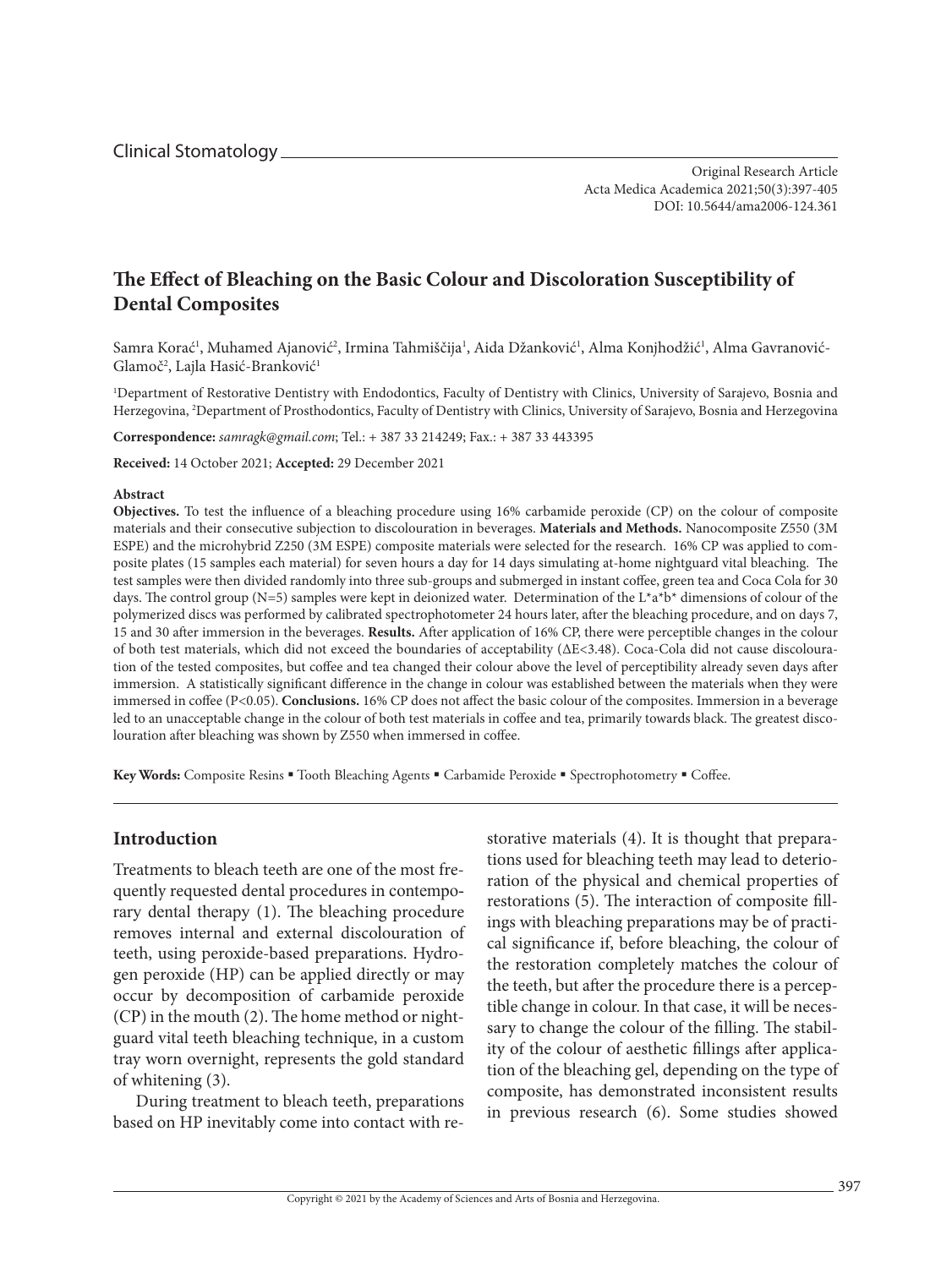that preparations based on CP at lower concentrations do not lead to any differences in the colour of the composites before and after bleaching (4, 5, 7), whilst others showed the opposite (8, 9). After completion of bleaching of teeth, the material inevitably comes in contact with coloured liquids. Bleaching of restorative materials may lead to them being more subject to discolouration (7).

The aim of this study was to examine the action of 16% CP bleaching preparations on the colour of two composite materials of different composition, and subjecting them to discolouration in beverages after the bleaching procedure.

### **Materials and Methods**

In this study, two composite materials with the A2 Vita shade of colour were tested (Table 1), a nanocomposite material (Filtek Z550, 3M ESPE,

| Table 1. Composite Materials Tested in This Research |  |  |
|------------------------------------------------------|--|--|
|------------------------------------------------------|--|--|

St. Paul, MN, USA) and a microhybrid composite (Z250, 3M ESPE, St. Paul, MN, USA). The bleaching preparation used was 16% CP gel Vivastyle® (Vivadent, Schaan, Liechtenstein). Four immersion liquids were used (deionized water, instant coffee, green tea and Coca Cola), and the changes in colour were judged at various time intervals. Samples distribution of experimental and control groups presented in Figure 1.

### *Preparation of Samples*

Plates made of the two composite materials, 10×2 mm in size, were prepared in a split mould. The material was placed between two microscopic plates, 1 mm thick, covered in celluloid Mylar strips, whereby a flat surface was obtained, and the surplus material was squeezed out without any bubbles forming. The samples were polymerized

| Composite   | Manufacturer                     | Type        | <b>Matrix</b><br>composition                           | Filler particles                                                                                                                             | Filler amount<br>(wt/vol) | Lot     |
|-------------|----------------------------------|-------------|--------------------------------------------------------|----------------------------------------------------------------------------------------------------------------------------------------------|---------------------------|---------|
| Filtek Z550 | 3M ESPE,<br>St. Paul,<br>MN, USA | Nanohybrid  | BIS-GMA,<br>UDMA,<br>BIS-EMA, PEGDMA,<br><b>TEGDMA</b> | Combination of surface modified<br>zirconia/silica with $0.1$ -10 $\mu$<br>particles and surface modified silica<br>particles size of 20 nm. | 82/68%                    | N502352 |
| Filtek Z250 | 3M ESPE,<br>St. Paul,<br>MN, USA | Microhybrid | Bis-GMA,<br>UDMA,<br>Bis-EMA                           | Zirconia/silica particles<br>$10 - 3500$ nm                                                                                                  | 75-85/60                  | N535897 |

Bis-GMA=Bisphenol A-glycidyl methacrylate; UDMA=Urethane dimethacrylate; BisEMA=Ethoxylatedbisphenol-A-dimethacrylate; TEGDMA=Triethylene glycol dimethacrylate; PEGDMA=Polyethylene glycol dimethacrylate.



Figure 1. Distribution of samples between experimental and control groups.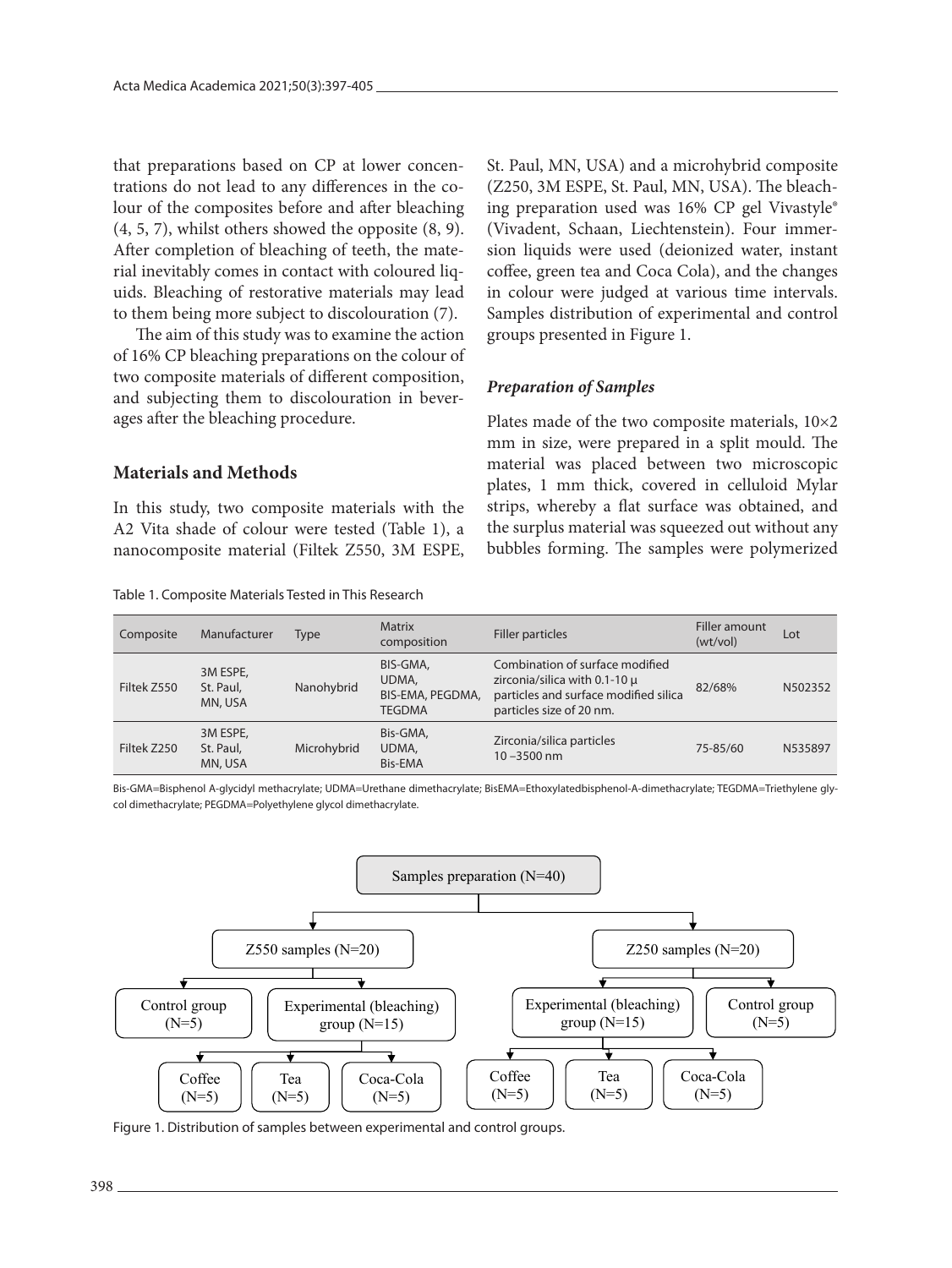through a glass plate using a cordless LED lamp (Elipar™ FreeLight 2 LED Curing Light, 3M ESPE, St. Paul, MN, USA) for 20 s on both sides. Before polymerization, the power of the LED lamp was checked using a radiometer, and it was shown to be more than 1000 mW/cm2 . The thickness of all samples was checked with callipers. In order to standardize the surfaces and create clinical-like conditions, all the samples were polished using fine and superfine paper discs (Sof-Lex™ Contouring and Polishing Discs Kit, 3M Company, St. Paul MN, USA) fixed in a contra-angle handpiece at reduced speed for 10 s, with moderate pressure. After the samples had been prepared, they were placed in distilled water for 24 hours at 37°C to complete the polymerization process.

### *The Procedure to Bleach the Composites*

16% CP was applied to the whole surface of the composite plates in the experimental group (15 samples each) for seven hours a day at 37°C, to imitate what is known as nightguard vital teeth bleaching. The gel was then wiped with cellulose fibre, and the samples were rinsed under running water for one minute, followed by distilled water. For the remainder of the time during the day the samples were placed in de-ionized water at 37°C. This procedure was repeated for 14 days (10).

# *The Procedure for Discolouration of the Samples*

After two weeks' bleaching, five samples of each material were randomly chosen and immersed in different liquids for 30 days. The beverages used were: Nescafe 3 in1 instant coffee Classic (Nestle, Hungaria, Kft. Szerenczi Gyara), Lipton green tea Nature (Unilever, Belgium) and Coca Cola (Coca Cola HBC, Sarajevo, BH). In order to prevent contamination by bacteria, fresh test solutions were prepared every day. The content of the packet of instant coffee (17.5 g) was diluted in 150 ml boiled but off the boil water, according to the manufacturer's instructions. The solution was stirred and left to cool for 10 min (11). 200 ml hot boiled water was poured over a bag of green tea (30 g) and left

to cool for 10 min. A hermetically factory sealed 0.5 liter bottle of Coca Cola was used at room temperature. During the experiment, the samples were kept in these liquids for four hours and then rinsed with distilled water, and for the rest of the day they were kept in deionized water. Throughout the experiment the test materials were stored in an incubator at 37°C. Five samples from the control group were kept in the incubator at 37°C in deionized water which was changed every day until the end of the experiment.

# *Spectrophotometry*

For spectrophotometric determination of colour, a previously calibrated Vita Easyshade Compact spectrophotometer was used (Vita Zahnfabrik, Bad Säckingen, Germany). For each measurement the samples were dried with cellular fibre and then the L\*a\*b\* colour parameters were measured according to the CIEL\*a\*b\* three-dimensional colour space. Measurements were taken whereby the samples were placed on a white background so there would not be any absorption of colour parameters. To ensure measurements were taken at the same spot each time, the active part of the spectrophotometer was set to focus on the middle of each sample. Determination of the initial values of  $L_0^*a_0^*$  and  $b_0^*$  colour dimensions in each group was undertaken 24 hours after the preparation and polymerization of the samples. The measurements were repeated three times for each sample, and the mean value and standard deviation calculated. Measurements were repeated after the bleaching cycles, and on days 7, 15 and 30 after immersion in the beverages. The  $L^*a^*b^*$  values of the control groups were determined again after 30 days.

The CIELAB colour space defines each colour through three values, placing each colour at a specific spot on a sphere. The achromatic vertical axis  $L^*$  relates to the lightness of the object, and has a value from 0 for complete black to 100 for perfect white colour. On the a\* coordinate the positive value is red and the negative value is green. On the  $b^*$ coordinate, the positive  $b^*$  value is yellow and blue is the negative  $b^*$  value. By categorizing individual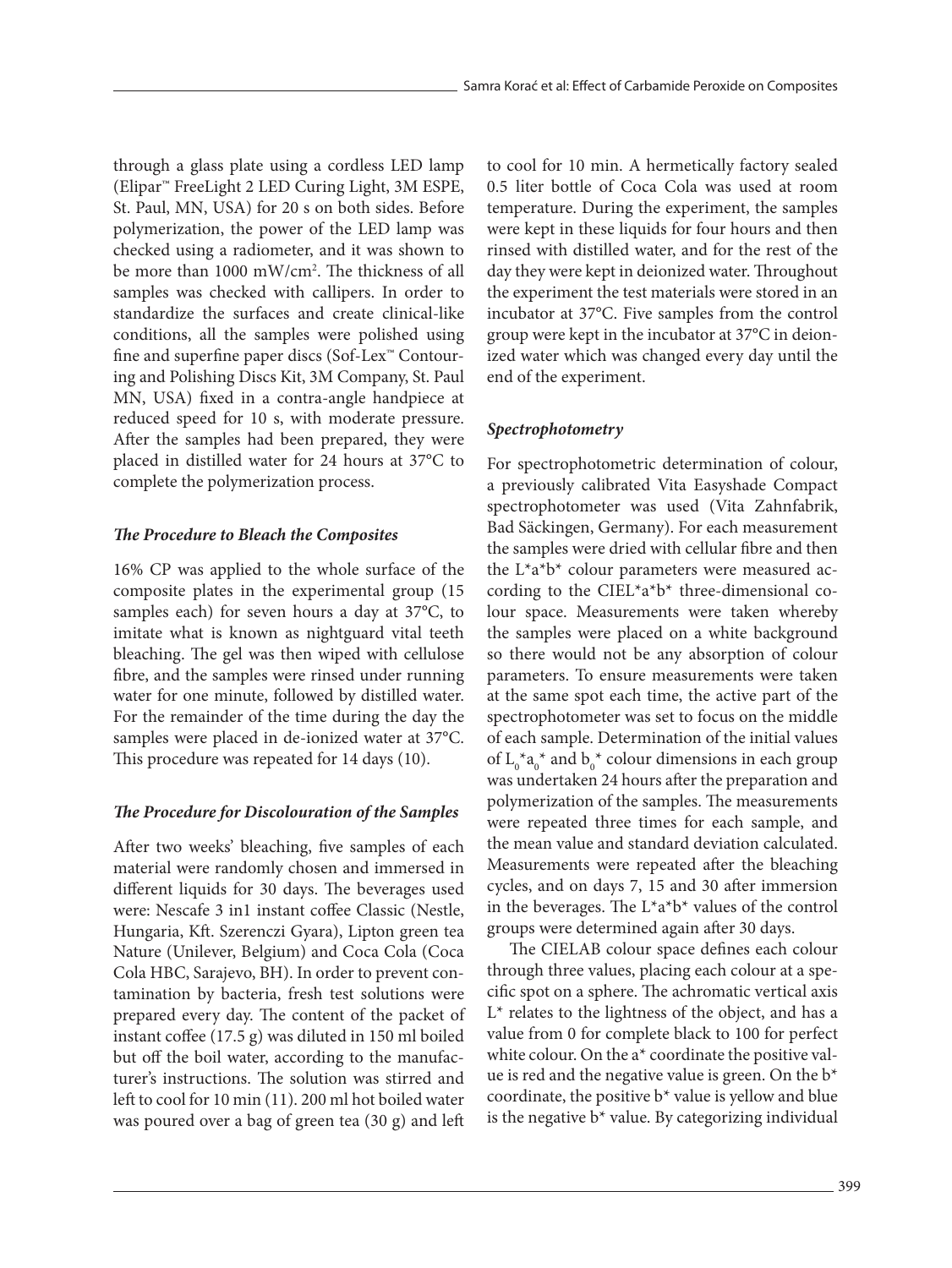$L^*a^*b^*$  values measured during and at the end of the experiment  $(L^*_{n}, a^*_{n}, b^*)$  in the CIEL\*a\*b\* formula, the changes in all three parameters of colour were obtained (∆L\*, ∆a\*, ∆b\*). When ∆L\*, ∆a\*, ∆b\* are entered into the given formula, the value ∆E is obtained, that is, the difference in position of two points on the CIEL\*a\*b\* three-dimensional colour space, which represents the total change in colour (∆E) that took place between two measurements. According to Ghinea et al., a minimal difference between two colours that amounts to more than 1.74 exceeds the threshold of perceptibility, and a value of 3.48 the threshold of acceptability  $(12)$ .

#### **Statistical Analysis**

The statistical analysis was conducted in SPSS v.20 (Statistical Package for Social Sciences), the Windows program package. For description of the data we used arithmetic means, standard deviation and the formula of the International Commission on Illumination (CIE) for measuring chromaticity and determination of small differences in colour:

$$
\Delta E_{ab} = [(\Delta L \ast)^2 + (\Delta b \ast)^2 + (\Delta a \ast)^2] \frac{1}{2} \quad (13).
$$

The statistical analyses used were parametric ttests for independent samples, multivariate ANO-VA to establish the significance of changes in colour, and post-hoc Bonferroni-corrected t-tests for independent samples for appropriate correction of P-values. All analyses were conducted at the level of significance of 5%.

#### **Results**

#### *The Effect of 16% Carbamide Peroxide on the Basic Colour of the Tested Composites*

After application of 16% CP for 14 days, there was a perceptible change in the colour of the composite materials. The total change in colour ( $\Delta E$ ) for Z250 amounted to 1.94  $(\pm 0.67)$ , while for Z550 it amounted to 2.34  $(\pm 0.65)$ . No statistically significant difference was found in the values of the colour change after bleaching between the tested

| Composite        | Chromaticity   | Mean            |                  |                        |
|------------------|----------------|-----------------|------------------|------------------------|
|                  | coordinates    | <b>Baseline</b> | After 14<br>days | Mean $\Delta + SD$     |
|                  | $\mathsf{I}^*$ | 77.57           | 79.86            | $2.29 (\pm 0.12)$      |
| Z <sub>250</sub> | $a^*$          | $-1.25$         | $-1.31$          | $-0.06$ ( $\pm 0.19$ ) |
|                  | $h^*$          | 17.99           | 18.24            | $0.25 (\pm 0.05)$      |
|                  | $\mathsf{I}^*$ | 79.06           | 80.87            | $1.81 (\pm 0.38)$      |
| Z550             | $a^*$          | 0.37            | 0.70             | $0.33 (\pm 0.12)$      |
|                  | $h^*$          | 24.62           | 25.93            | $1.31 (\pm 0.28)$      |

Δ=colour difference of the coordinate; SD=Standard deviation; L\*=Light/ dark colour coordinate; a\*=Red/green colour coordinate; b\*=Yellow/blue colour coordinate.

materials (all samples combined into one group),  $\Delta E$ : t(28)=-1.665; P=0.0535. The total change established that  $\Delta E_w$  primarily took place in the dimension of lightness due to a rise in the L\* values (Table 2).

# *The Susceptibility of the Tested Composites to Discolouration in Beverages*

Immersion of the bleached samples of the composite materials in beverages led to perceptible changes in the colour of both tested materials (ΔE>1.74) in tea and coffee even after seven days, and immersion in both beverages for 30 days resulted in an unacceptable change in colour (Table 3).

By multivariate ANOVA for ΔE, a statistically significant interaction was found between composite materials and beverages [F(2.24)=5.21; P=0.013]. Post-hoc testing was performed in order to determine the differences in ΔE values between the two materials (Z250 vs. Z550) according to individual solutions (tea / coffee / Coca-Cola). T-tests for independent samples with Bonferroni correction of the P value [original P-value (0.05) divided by the number of comparisons (total 3):  $0.05 / 3 =$ 0.016] showed a statistically significant difference in the changes in colour between these two materials in coffee (Table 3), where the nano-material Z550 had a statistically significantly higher ΔE value of  $t(8) = -3.61$ ; (P=0.007). Table 4 shows the values of the changes in  $L^*a^*b^*$  colour dimensions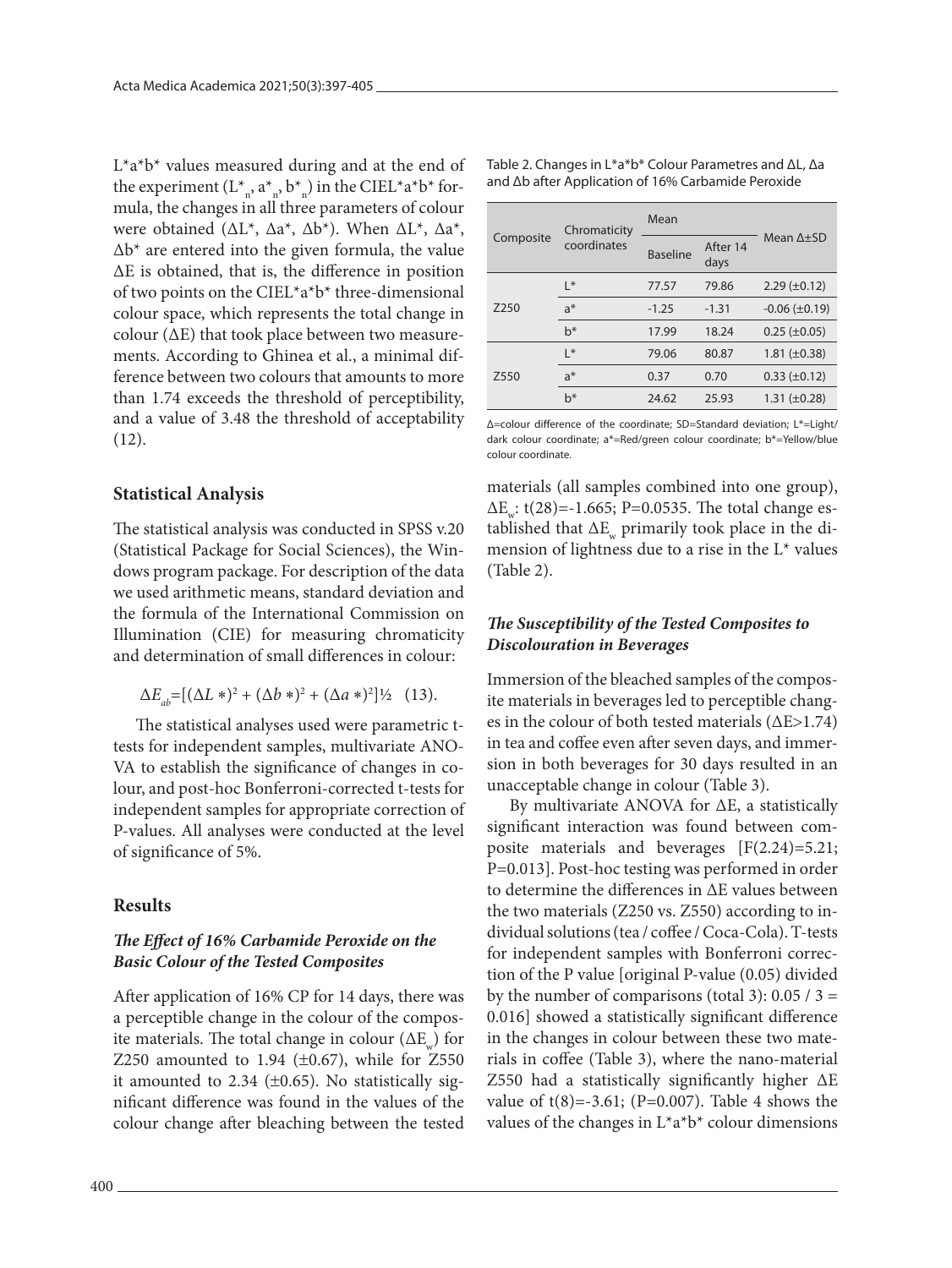| Material | Total colour change $(\Delta E)$ over time (days) | Tea $M (\pm SD)$       | Coffee $M (\pm SD)$   | Coca-Cola $M(\pm SD)$  |
|----------|---------------------------------------------------|------------------------|-----------------------|------------------------|
| Z250     | $1 - 7$                                           | $2.68 (\pm 0.43)$      | 4.03 $(\pm 0.92)^{*}$ | $0.73 \ (\pm 0.54)$    |
|          | $1 - 14$                                          | 4.28 $(\pm 0.43)^{*}$  | 5.60 $(\pm 1.27)^{*}$ | $1.14 (\pm 0.51)$      |
|          | $1 - 30$                                          | 7.07 $(\pm 0.93)^*$ NS | 7.44 $(\pm 0.98)^*$ † | 1.36 $(\pm 0.47)$ NS   |
| Z550     | $1 - 7$                                           | 3.27 $(\pm 0.48)$      | 5.24 $(\pm 0.60)^{*}$ | $0.69 \ (\pm 0.28)$    |
|          | $1 - 14$                                          | 4.95 $(\pm 0.52)^{*}$  | 7.30 $(\pm 0.73)^{*}$ | $1.07 (\pm 0.35)$      |
|          | $1 - 30$                                          | 7.75 $(\pm 1.02)^*$ NS | 9.42 $(\pm 0.75)^*$ † | $1.05 \ (\pm 0.43)$ NS |

Table 3. Means and Standard Deviations of the Overall Colour Change (ΔE) of Two Bleached Tested Materials after Immersion in Different Beverages for 30 Days

<sup>\*</sup>Indicates clinically unacceptable value (ΔE>3.48); <sup>†</sup>Indicates statistically significant differences in colour changes between Z250 and Z550 on the thirtieth day of immersion according to T-tests for independent samples with Bonferroni correction (P=0.007); NS= Indicates statistically insignificant differences in colour changes between Z250 and Z550 on the thirtieth day of immersion in tea (P=0.308) and Coca-Cola (P=0.304) according to T-tests for independent samples with Bonferroni correction.

Table 4. Descriptive Values of the L\* a\* b\* Dimensions of Colour according to Material, Solution and Point of Measurement after Bleaching

| Chromaticity coordinates (days) |            | Material             |                        |                        |                      |                      |                      |
|---------------------------------|------------|----------------------|------------------------|------------------------|----------------------|----------------------|----------------------|
|                                 |            | Z250                 |                        |                        | Z550                 |                      |                      |
|                                 |            | Beverage             |                        |                        | Beverage             |                      |                      |
|                                 |            | Tea                  | Coffee                 | Coca-Cola              | Tea                  | Coffee               | Coca-Cola            |
|                                 |            | $M$ ( $\pm$ SD)      | $M (\pm SD)$           | $M (\pm SD)$           | $M (\pm SD)$         | $M$ ( $\pm$ SD)      | $M$ ( $\pm$ SD)      |
| $L^*$                           | First      | $80.31 (\pm 0.36)$   | $80.18 (\pm 0.60)$     | 79.86 (±0.74)          | $81.01 (\pm 0.24)$   | $80.69 \ (\pm 0.39)$ | 80.91 $(\pm 0.53)$   |
|                                 | Seventh    | 78.40 (±0.32)        | 77.20 $(\pm 0.61)$     | 79.27 (±0.45)          | 78.41 (±0.46)        | 76.91 $(\pm 0.62)$   | $80.51 (\pm 0.60)$   |
|                                 | Fourteenth | 76.85 $(\pm 0.31)$   | 75.73 (±0.89)          | 78.81 (±0.39)          | 77.21 $(\pm 0.58)$   | 75.16 $(\pm 0.43)$   | $80.33 \ (\pm 0.57)$ |
|                                 | Thirtieth  | 74.48 (±0.51)        | 73.83 (±0.86)          | 78.62 (±0.38)          | 74.69 (±0.98)        | 73.14 $(\pm 0.34)$   | $80.46 \ (\pm 0.60)$ |
| $a^*$                           | First      | $-1.14 \ (\pm 0.04)$ | $-1.41 (\pm 0.31)$     | $-1.31 (\pm 0.25)$     | $0.69 \ (\pm 0.12)$  | $0.69 \ (\pm 0.06)$  | $0.71 (\pm 0.18)$    |
|                                 | Seventh    | $-0.73 \ (\pm 0.18)$ | $-0.54 \ (\pm 0.33)$   | $-1.18 (\pm 0.25)$     | $1.60 \ (\pm 0.17)$  | $1.87 (\pm 0.18)$    | $0.85 (\pm 0.26)$    |
|                                 | Fourteenth | $-0.19 \ (\pm 0.29)$ | $-0.29$ ( $\pm 0.44$ ) | $-1.23$ ( $\pm 0.22$ ) | $2.07 (\pm 0.21)$    | $2.23 (\pm 0.21)$    | $0.97 (\pm 0.27)$    |
|                                 | Thirtieth  | $0.69 \, (\pm 0.43)$ | $0.07 (\pm 0.39)$      | $-1.23$ (±0.35)        | $2.80 (\pm 0.24)$    | $2.95 \ (\pm 0.24)$  | $0.91 (\pm 0.23)$    |
| $b^*$                           | First      | $18.10 (\pm 0.30)$   | 18.50 $(\pm 0.34)$     | 18.24 $(\pm 0.40)$     | $26.26 (\pm 0.12)$   | $25.85 \ (\pm 0.45)$ | $25.67 (\pm 0.29)$   |
|                                 | Seventh    | 19.91 $(\pm 0.42)$   | $20.98 \ (\pm 0.91)$   | $18.05 \ (\pm 0.29)$   | $27.99 \ (\pm 0.38)$ | 29.25 $(\pm 0.89)$   | $26.17 (\pm 0.48)$   |
|                                 | Fourteenth | $20.43 \ (\pm 0.44)$ | $21.63 (\pm 1.17)$     | $18.56 \ (\pm 0.28)$   | 29.07 $(\pm 0.59)$   | 30.30 $(\pm 1.14)$   | $26.51 (\pm 0.56)$   |
|                                 | Thirtieth  | $21.66 (\pm 0.66)$   | $21.98 (\pm 1.03)$     | 18.61 $(\pm 0.42)$     | $30.18 (\pm 0.55)$   | $30.97 (\pm 1.16)$   | $26.57 \ (\pm 0.55)$ |

Decrease in the L\* parameter indicating that the material became darker; Increase in a\* values indicating redness; Increase in b\* values indicate that specimens become more yellowish.

of the tested composite materials in coffee, tea and Coca Cola. It was established that both composite materials were discoloured towards black, red and yellow, and that the degree of discolouration rose over time (1-30 days). After 30 days immersed in deionized water, the control group samples did not change colour above the level of perceptibility. The mean value and standard deviation of ΔE for Z250 were 0.94( $\pm$ 0.17), and for Z550 0.91( $\pm$ 0.30).

#### **Discussion**

# *Changes in Colour of the Tested Composites under the Influence of Carbamide Peroxide*

On the basis of the results obtained in this research, it may be said that application of 16% CP to composite materials led to a change in colour which surpasses the threshold of perceptibility of ΔE>1.74 in both composites. However, nei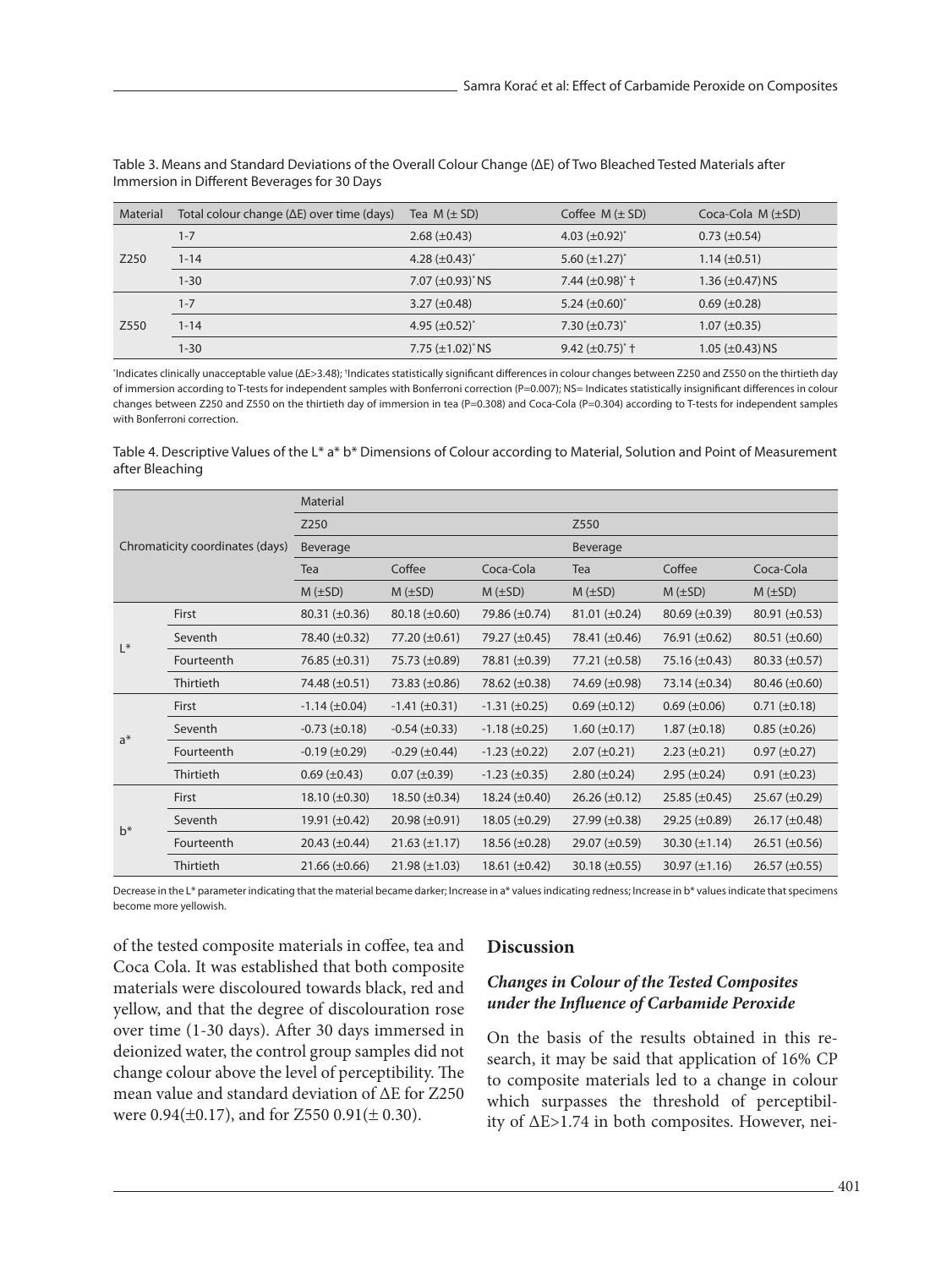ther form of material tested after bleaching  $(\Delta E_{\mu})$ changed colour beyond the threshold of acceptability of AT>3.48, and the filling did not need to be changed. The action of 16% CP led to slight discolouration of the microhybrid composite, and more of the nanohybrid, although there was no statistically significant difference in colour between the two tested materials ( $P=0.0535$ ). Although it is possible that this change in colour is partially related to the process of absorption of water by the composite during the time the sample was kept in deionized water at 37°C, it is more likely that the change in the colour of the composite occurred at the time of the application of 16% CP, because the samples in the control group (continually immersed in deionized water) changed colour below the level of perceptibility.

The mechanism of the action of the peroxide from the bleaching preparation is based on the release of extremely reactive and unstable free radicals (14) that seek to bind with organic molecules and thereby achieve stability. The active substances in CP are aggressive oxidants which lead primarily to the release of non-polymerized monomers, but also other substances, from the composites (15). The minimal change in colour can be explained by the breakdown of the bonds of the weakly polymerized resin matrix (11). The free radicals lead to degradation of the organic and inorganic components of the composites and the disruption of the matrixfiller interface (5). In the inorganic part of the composites, the free radicals cause displacement of the inorganic particles and dissolution of the filler ions as a result of the softening of the resin components in the material (5, 16). In the organic part of the composite, the free radicals cause the breakage of the polymer chains and disruption of the double C=C bonds (9). In addition, peroxide leads to the release of monomers from the three-dimensional polymer network of the composite (17). The final result of the action of the free radicals is the occurrence of micro-cracks and diffusion of water into the composite (10). Therefore, it is always necessary to polymerize composite materials, according to the manufacturers' recommendations, and thereby reduce the quantity of residual monomers.

Our results confirm the results of previous research of imperceptible change in the colour of composite material after bleaching (5-7, 15, 18). Previous research also showed that under the action of bleaching preparations the microhybrid material changed colour least of the materials tested (8). In contrast to these results, some research confirmed clinically unacceptable colour values after bleaching (9, 19), which may be explained by the different compositions of the composite materials, the bleaching protocols, the length of application and the concentration of the gel (5, 6, 9). Preparations that contain higher concentrations of HP lead to higher values of colour change, regardless of the fact that the application is shorter in duration (8). With increases in gel concentration and the duration of immersion, the release of monomers also increases (17). Both materials tested in this research were subjected to the same conditions, that is, the action of CP preparations of equal concentration with the same duration of application, and they were prepared in the same conditions of optimum polymerization, verified by radiometric measurement of the strength of the lamplight. Moreover, both materials have a high percentage of filler, almost the same in weight, which reduces the probability of water sorption. The change in the colour of the composite materials may be primarily ascribed to the organic component, that is, the hydrophilic monomers, UDMA and TEGDMA, in line with previous research in which changes in the colour of composites after bleaching were linked to the presence of the monomer TEGDMA (6). This monomer has low molecular weight and is one of the main monomers that are released from resin based composite materials (17).

# *Change in the Colour of the Composite on the L\*a\*b\* Axes after Bleaching*

The values of changes on the  $L^*a^*b^*$  colour axes after bleaching showed that the greatest changes took place in the dimension of lightness, due to the increase in the L\* value in both materials (Table 2). Both tested composites became slightly lighter,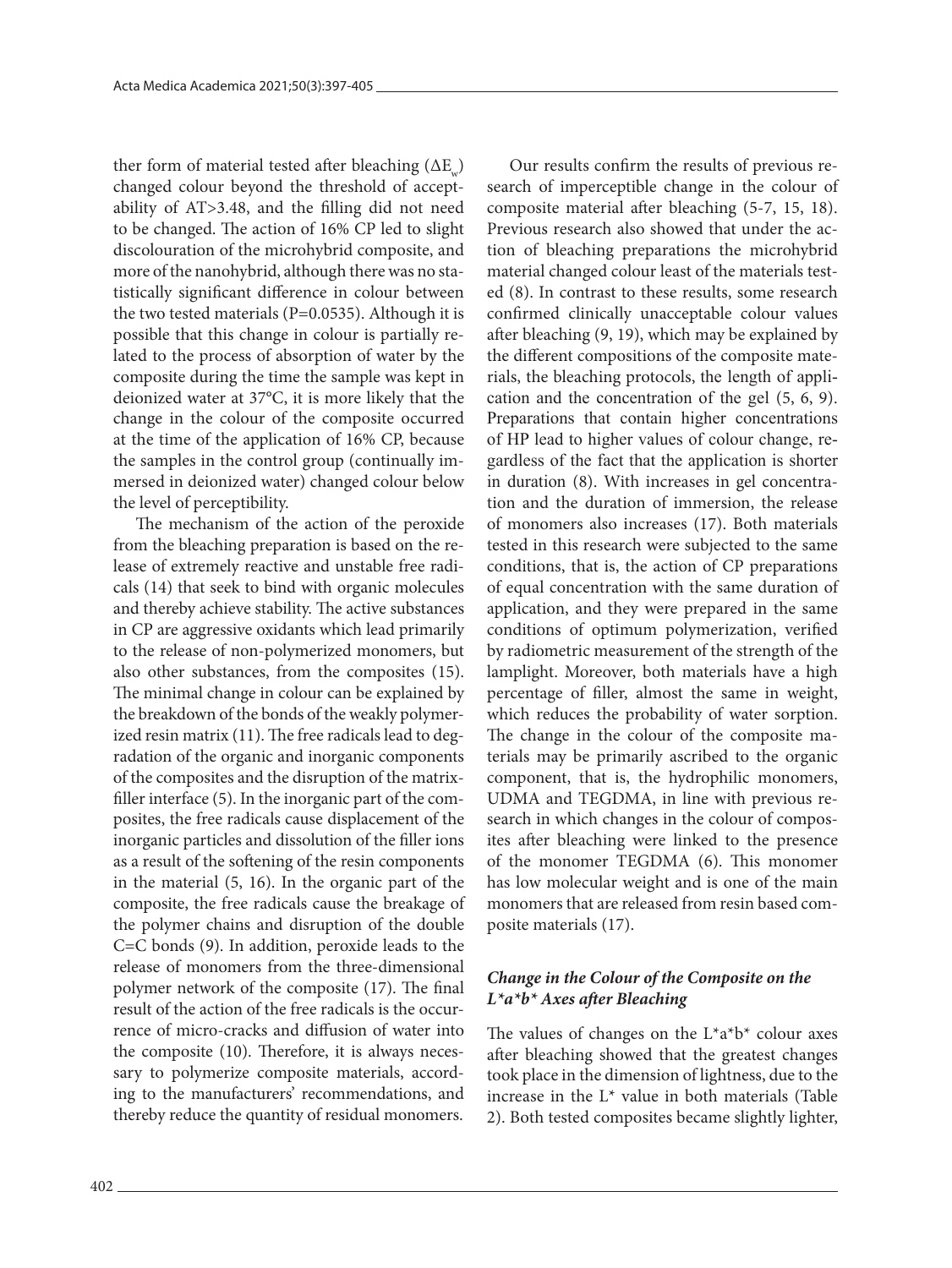which may be explained by the dissolution of the matrix due to bleaching, which led to the creation of pores on the surface, filled with saliva or air (20). The change in the value of the  $L^*$  coordinates may be the result of changes in the roughness of the surface due to elution of the monomers (15). These results are in accord with the results of previous research, (9, 14, 18), which also showed an increase in the  $L^*$  dimension. On the other hand, after bleaching with highly concentrated 35% HP, de Andrede et al. obtained a lighter colour only in the nanocomposite (7), whilst Pecho et al. did not find any change in the  $L^*$  values (15).

After bleaching with 16% CP the a\* parameter of the tested materials remained almost unchanged, as in previous research (9). Regarding the b\* axis, a slight change took place in the direction of an increase in yellow colour for both materials tested. This direction of change in the composites' colour on the yellow-blue axis after bleaching with 16% CP was also found in previous studies (9, 10, 21).

Since the change in colour of the composites due to bleaching did not cross the threshold of acceptability, it may be concluded that 16% CP does not act on the basic colour of the composites. That is to say, whitening does not bleach the material in the same way as it bleaches teeth.

# *Change in Colour after Bleaching and Immersion in Beverages*

Immersion of composites in beverages after bleaching led to a gradual increase in ΔE in both materials tested (Table 3). The threshold of acceptability of the bleached samples of both materials was already exceeded after seven days' immersion in coffee, and the strongest change in colour occurred after 30 days' immersion. When the individual L\*, a\*, b\* dimensions of colour are considered, the composite samples immersed in beverages after bleaching showed the same direction of change in colour in both tested materials. The greatest difference was found in the L\* dimension, where, after immersion in the beverages, there was a fall in value towards black, and in the chromatic dimensions there was a slight increase on the a\* and  $b^*$  axes (Table 4), as in previous research (21).

The susceptibility of the composites to discolouration is ascribed to the gradual absorption of water and the hydrophilic characteristics of their components (22). Together with the water, pigment is also absorbed into the organic component of the material. This fluid intake is ascribed to the hydrophilic monomers Bis-GMA and TEGDMA (18), and since TEGDMA is only present in the nanocomposite, this may be one of the reasons for the greater discolouration of that material in coffee. Discolouration by coffee occurs as a result of roasting, whereby it decomposes thermally into a brown caramel substance, which reacts with the chlorogenic acids, creating a browny-black pigment (23). Tea leads to discolouration of the composite thanks to tannin (24). The effect of Coca Cola on the change in colour in this experiment was found to be minimal, that is, there was no perceptible change in colour in either of the tested materials, just like in the deionized water in the control group.

# *Limitations of the Study*

As a limitation of this research we can mention that the protocol conducted is not completely equivalent to *in vivo* conditions, because the oral environment is a dynamic medium in which the secretion of saliva takes place continually, and consummation of beverages is intermittent. The discolouration of composite materials in the conditions of the oral environment may have a different pattern, because aesthetic restorations are exposed to the action of various factors in the oral environment, such as moisture, oral hygiene habits, diet etc. In future research, it is necessary to test how different concentrations of hydrogen peroxide act on the physical properties of dental restorative materials, and the use of artificial saliva as a medium between application sessions. Control clinical studies should also test and establish the cumulative effect of all the factors present in the oral cavity on the colour and surface properties of composite materials. Practice and research have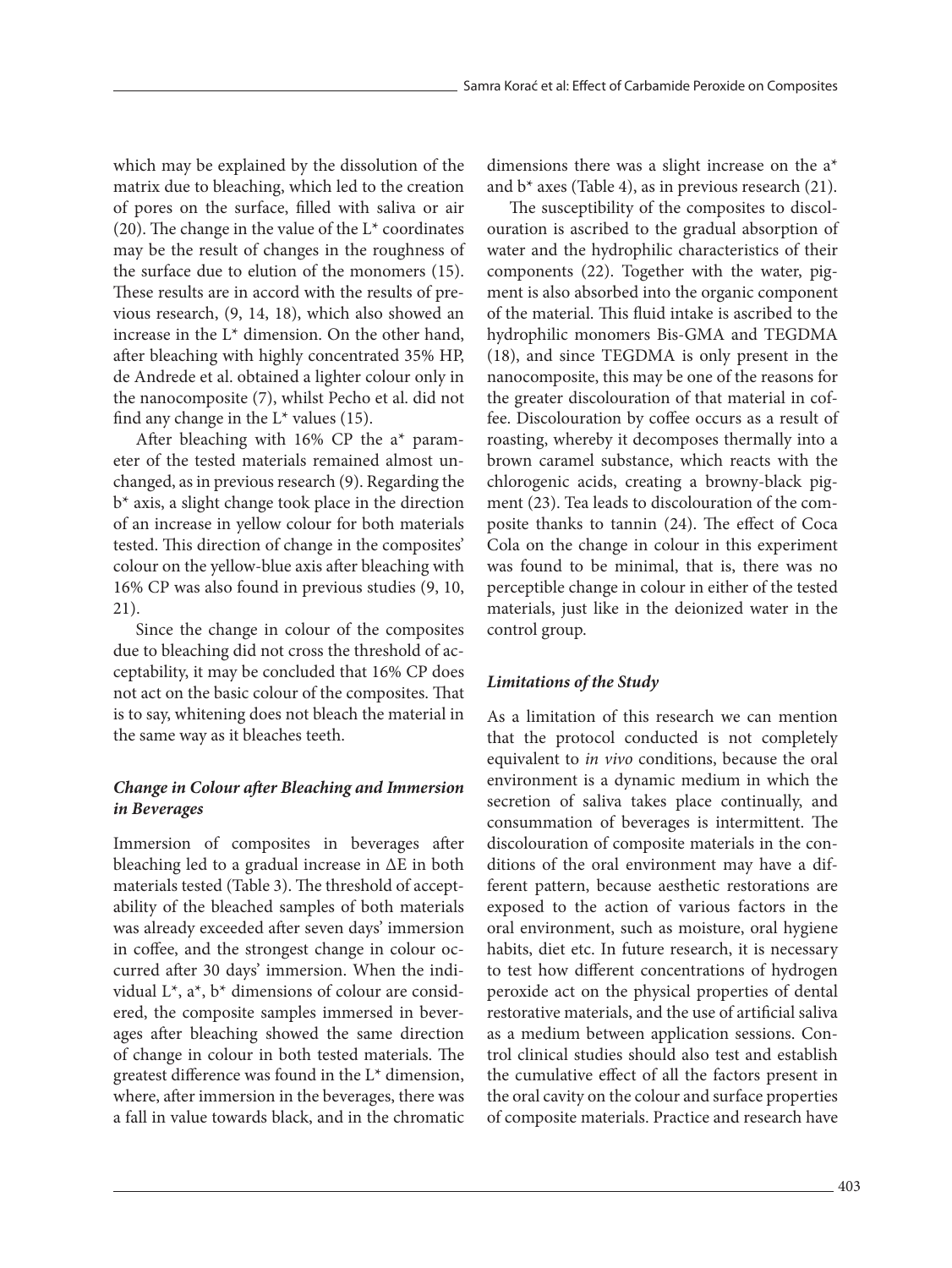shown that preparations for bleaching teeth effectively change the basic colour of hard dental tissue. However, it is possible that the colour of any composite fillings present in teeth that are bleached by several shades, may not match the new colour of the dental tissue. Therefore, the patient should be informed that it is probable that after the bleaching procedure they will have to change their existing fillings.

#### **Conclusions**

According to the methodology used and on the basis of the results obtained from the research, it may be concluded that bleaching with 16% CP did not change the basic colour of microhybrid and nanohybrid composite materials beyond the threshold of acceptability. Imperceptible changes in colour after bleaching may be ascribed to the dimension of lightness, so that both composites became slightly lighter. Between the universal and the nanomaterial there was no statistically significant difference in the change in colour after bleaching (P>0.05). Coffee and tea caused perceptible changes in the colour of previously bleached samples of both composite materials already after seven days of immersion, and the degree of discolouration increased over time. The discolouration of the composites in coffee and tea occurred primarily in the lightness dimension in the direction of black.

#### **What Is Already Known on This Topic:**

*During teeth bleaching treatment, preparations based on hydrogen peroxide inevitably come in contact with restorative materials, and after whitening the aesthetic effect may be compromised. Knowledge of differences in the action of bleaching on individual types of composites may affect the choice of materials for direct fillings.* 

#### **What This Study Adds:**

*This research is a scientific contribution to increasing knowledge about the action of carbamide peroxide on modern day composite materials used in everyday clinical practice. On the basis of the results obtained of exposure to beverages after bleaching, recommendations can be made to patients regarding consumption after conducting the procedure to bleach their teeth. The research showed how the dietary habits of patients who wish to bleach their teeth may influence the appropriate choice of composite material.* 

**Acknowledgements:** The authors would like to thank Ivan Škorput dr. med. dent. Scientific Affairs & Education Supervisor, South East Europe at 3M for material donation.

**Authors' Contributions:** Conception and design: SK and MA; Acquisition, analysis and interpretation of data: SK, LBH and ADž; Drafting the article: IT, AGG and AK; Revising it critically for important intellectual content: SK, MA, IT and ADŽ; Approved final version of the manuscript: SK, MA, ADž, AK, IT, AGG and LHB.

**Conflict of Interest:** The authors declare that they have no conflict of interest.

**Funding:** We had material support from South East Europe at 3M, Croatia. The authors declare that there is no conflict of interest.

#### **References**

- 1. Fiorillo L, Laino L, De Stefano R, D'Amico C, Bocchieri S, Amoroso G, et al. Dental Whitening Gels: Strengths and Weaknesses of an Increasingly Used Method. Gels. 2019;5(3):35. doi: 10.3390/gels5030035.
- 2. Rodríguez-Martínez J, Valiente M, Sánchez-Martín MJ. Tooth whitening: From the established treatments to novel approaches to prevent side effects. J Esthet Restor Dent. 2019;31(5):431-40. doi: 10.1111/jerd.12519.
- 3. Alkahtani R, Stone S, German M, Waterhouse P. A review on dental whitening. J Dent. 2020;100:103423. doi: 10.1016/j.jdent.2020.103423.
- 4. Celik C, Yüzügüllü B, Erkut S, Yazici AR. Effect of bleaching on staining susceptibility of resin composite restorative materials. J Esthet Restor Dent. 2009;21(6):407-14. doi: 10.1111/j.1708-8240.2009.00299.x.
- 5. Mohammadi N, Kimyai S, Abed-Kahnamoii M, Ebrahimi-Chaharom ME, Sadr A, Daneshi M. Effect of 15% carbamide peroxide bleaching gel on color stability of giomer and microfilled composite resin: an in vitro comparison. Med Oral Patol Oral Cir Bucal. 2012;17(6):e1082-8. doi: 10.4317/medoral.17916.
- 6. Al Qahtani MQ, Binsufayyan SS. Color change of direct resin-based composites after bleaching: An in vitro study. King Saud University J Dent Sci. 2011;2:23-7. doi: 10.1016/j.ksujds.2011.03.002.
- 7. de Andrade ICGB, Basting RT, Rodrigues JA, do Amaral FLB, Turssi CP, França FMG. Microhardness and color monitoring of nanofilled resin composite after bleaching and staining. Eur J Dent. 2014;8(2):160-5. doi: 10.4103/1305-7456.130586.
- 8. Yalcin F, Gurgan S. Bleaching-induced colour change in plastic filling materials. J Biomater Appl. 2005;19(3):187- 95. doi: 10.1177/0885328205046076.